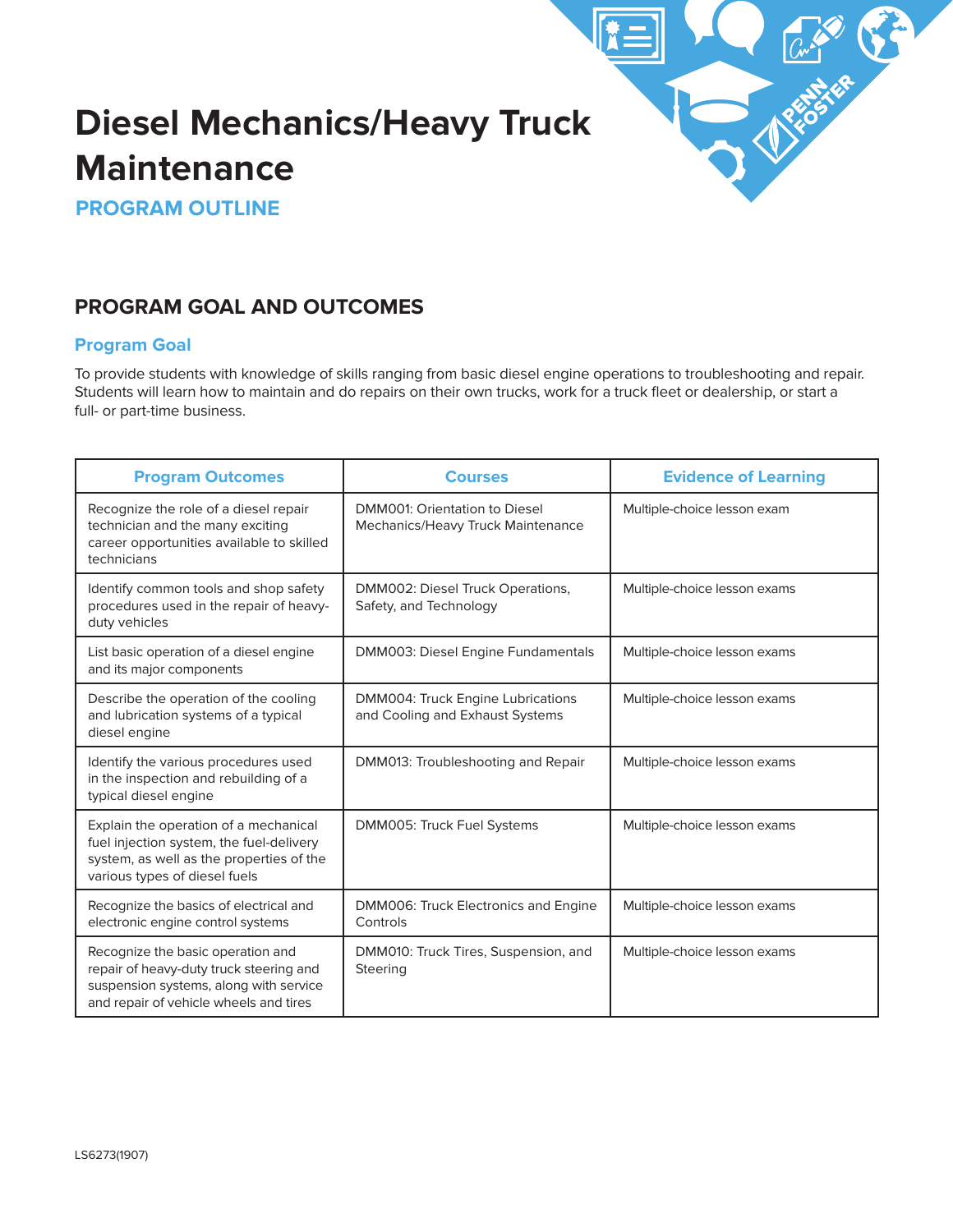| Identify the operation of hydraulic and<br>pneumatic braking devices and control<br>systems, the interpretation<br>of fault-indication messages, and<br>the troubleshooting of brake system<br>problems | <b>DMM011: Truck Brake Systems</b>       | Multiple-choice lesson exams |
|---------------------------------------------------------------------------------------------------------------------------------------------------------------------------------------------------------|------------------------------------------|------------------------------|
| Describe the operation and repair<br>procedures for common heavy-duty<br>truck drivelines, automatic transmissions,<br>and manual transmissions and clutch<br>systems                                   | DMM012: Drivelines and Transmissions     | Multiple-choice lesson exams |
| Recognize the function and operation of<br>heating, ventilation, and air conditioning<br>systems used on heavy-duty trucks                                                                              | DMM009: Truck HVAC Systems               | Multiple-choice lesson exams |
| Explain the basic theory and repair of<br>various electrical systems, including<br>the battery, charging system, starting<br>system, and lighting systems                                               | <b>DMM008: Truck Electrical Systems</b>  | Multiple-choice lesson exams |
| Identify the safety practices and<br>maintenance procedures for truck and<br>trailer systems                                                                                                            | DMM007: Truck and Trailer<br>Maintenance | Multiple-choice lesson exam  |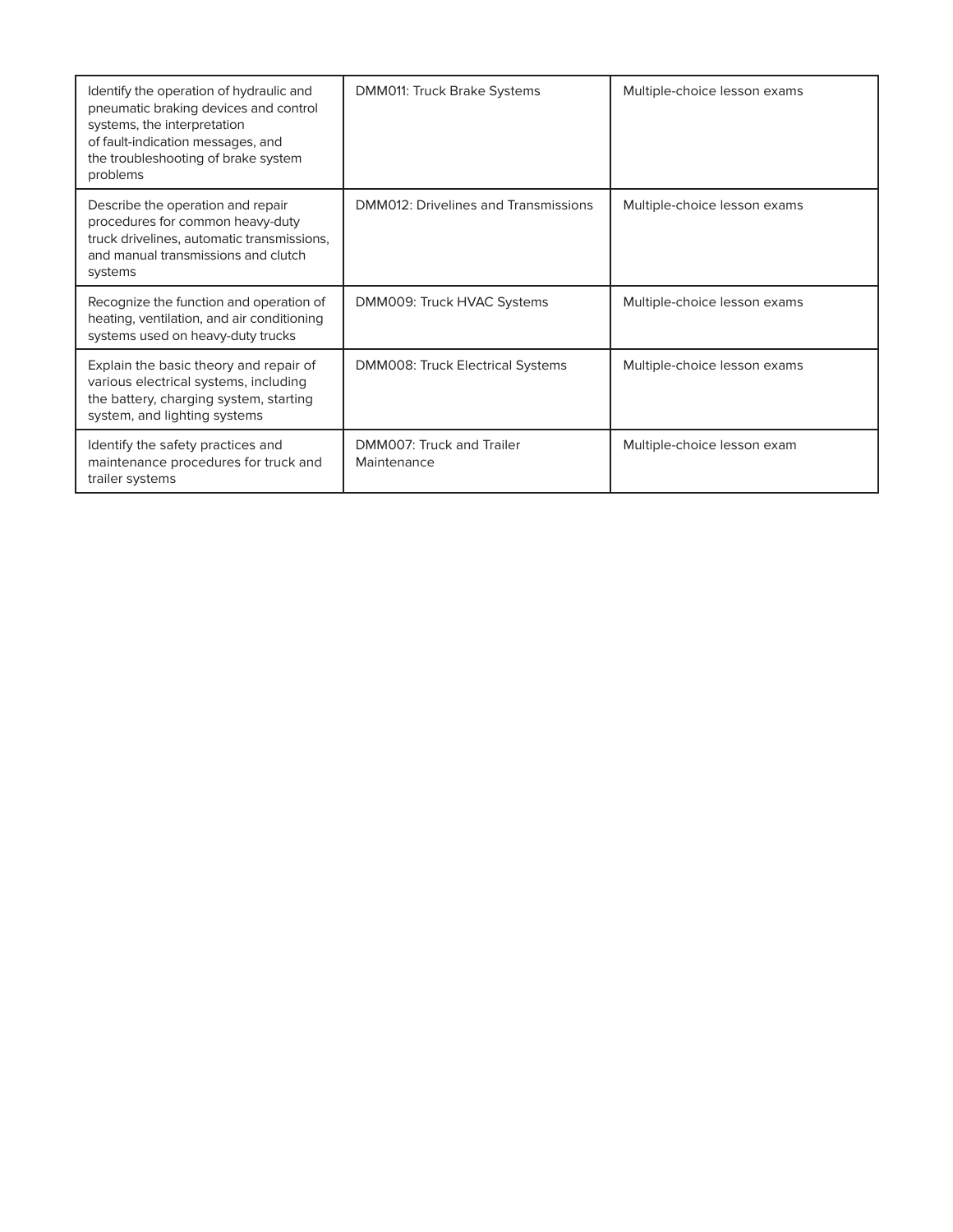# **PROGRAM STRUCTURE**

### **SYP101: Orientation**

Lesson 1 **Starting Your Program** 

### **DMM001: Orientation to Diesel Mechanics/Heavy Truck Maintenance**

| Lesson 2 | <b>Introduction to Diesel Truck Mechanics</b> |  |
|----------|-----------------------------------------------|--|
|          |                                               |  |

# **DMM002: Diesel Truck Operations, Safety, and Technology**

| Lesson 3        | Introduction to Truck Engine Operation |
|-----------------|----------------------------------------|
| Lesson 4        | <b>Safe Shop Practices</b>             |
| <b>Textbook</b> | <b>Diesel Technology</b>               |

# **DMM003: Diesel Engine Fundamentals**

| Lesson 5 | <b>Diesel Engine Fundamentals, Part 1</b> |
|----------|-------------------------------------------|
| Lesson 6 | <b>Diesel Engine Fundamentals, Part 2</b> |

### **DMM004: Truck Engine Lubrications and Cooling and Exhaust Systems**

| Lesson 7 | <b>Truck Engine Lubrication and Cooling Systems</b> |
|----------|-----------------------------------------------------|
| Lesson 8 | <b>Truck Engine Air Intake and Exhaust Systems</b>  |

### **DMM005: Truck Fuel Systems**

| Lesson 9  | <b>Introduction to Fuel Systems</b>            |
|-----------|------------------------------------------------|
| Lesson 10 | <b>Diesel Engine Injection Systems, Part 1</b> |
| Lesson 11 | <b>Diesel Engine Injection Systems, Part 2</b> |

### **DMM006: Truck Electronics and Engine Controls**

| Lesson 12 | <b>Electricity and Diesel Engine Electrical Systems</b> |
|-----------|---------------------------------------------------------|
| Lesson 13 | <b>Electronic Engine Controls</b>                       |

### **DMM007: Truck and Trailer Maintenance**

| Lesson 14       | <b>Introduction to Truck Maintenance</b> |
|-----------------|------------------------------------------|
| <b>Textbook</b> | <b>Truck and Trailer Systems</b>         |

### **DMM008: Truck Electrical Systems**

| Lesson 15 | <b>Truck Electrical Systems, Part 1</b> |
|-----------|-----------------------------------------|
| Lesson 16 | <b>Truck Electrical Systems, Part 2</b> |
| Lesson 17 | <b>Truck Computer Systems</b>           |

### **DMM009: Truck HVAC Systems**

| Lesson 18 | <b>HVAC Systems</b> |
|-----------|---------------------|
|-----------|---------------------|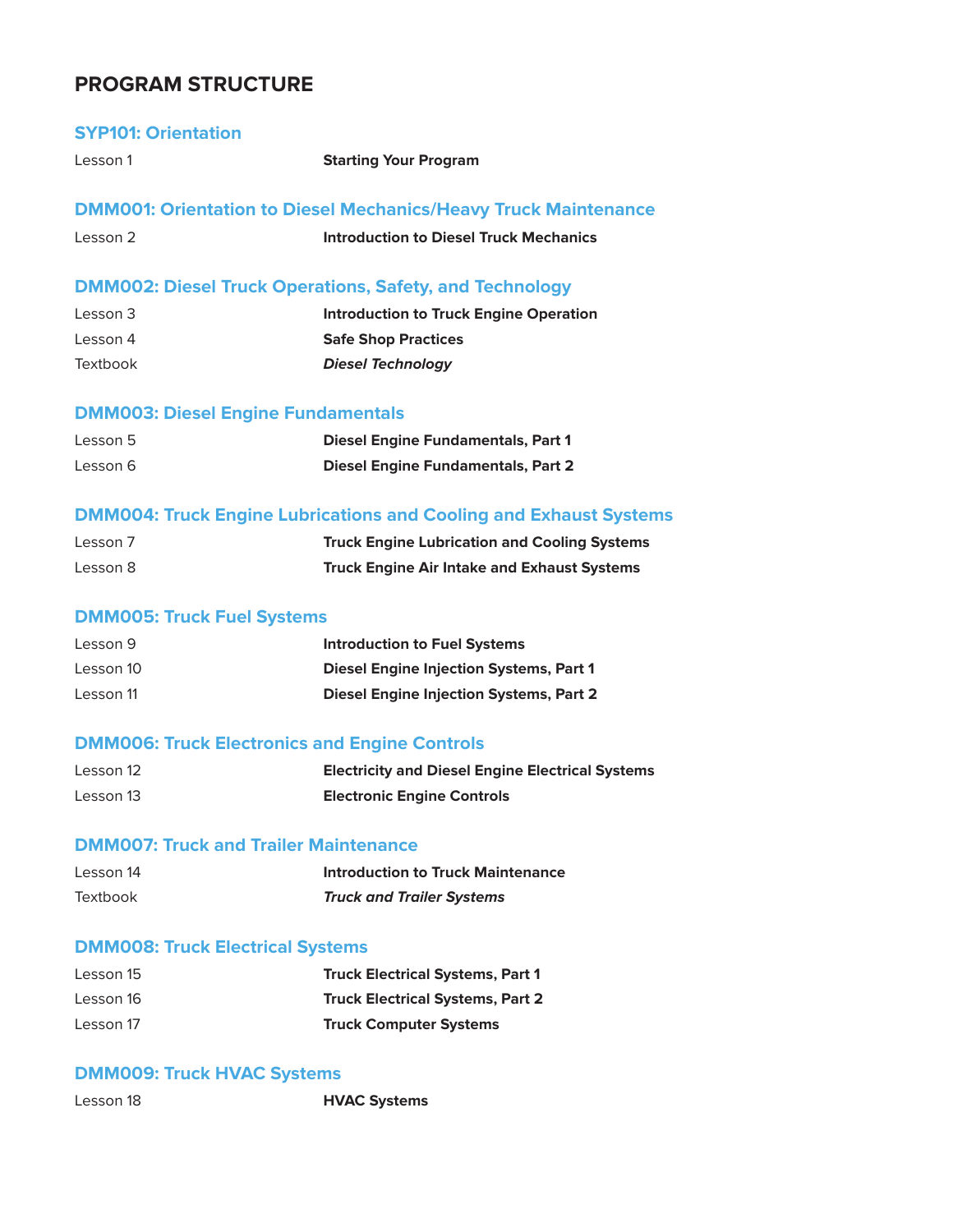# **DMM010: Truck Tires, Suspension, and Steering**

| Lesson 19 | <b>Tires. Wheels, and Trailer Maintenance</b> |
|-----------|-----------------------------------------------|
| Lesson 20 | <b>Suspension and Steering Systems</b>        |

# **DMM011: Truck Brake Systems**

| Lesson 21 | <b>Truck Brake Systems, Part 1</b> |
|-----------|------------------------------------|
| Lesson 22 | <b>Truck Brake Systems, Part 2</b> |

# **DMM012: Drivelines and Transmissions**

| Lesson 23 | <b>Drivelines, Clutches, and Axles</b> |
|-----------|----------------------------------------|
| Lesson 24 | <b>Manual Transmissions</b>            |
| Lesson 25 | <b>Automatic Transmissions</b>         |

# **DMM013: Troubleshooting and Repair**

| Lesson 26 | <b>Review of Diesel Engine Topics</b>                      |
|-----------|------------------------------------------------------------|
| Lesson 27 | <b>Troubleshooting and Repair</b>                          |
| Lesson 28 | <b>Review of Electrical, Starting, and Cooling Systems</b> |
| Lesson 29 | <b>PM Inspection and Troubleshooting</b>                   |
| Textbook  | <b>Troubleshooting and Repairing Diesel Engines</b>        |
|           |                                                            |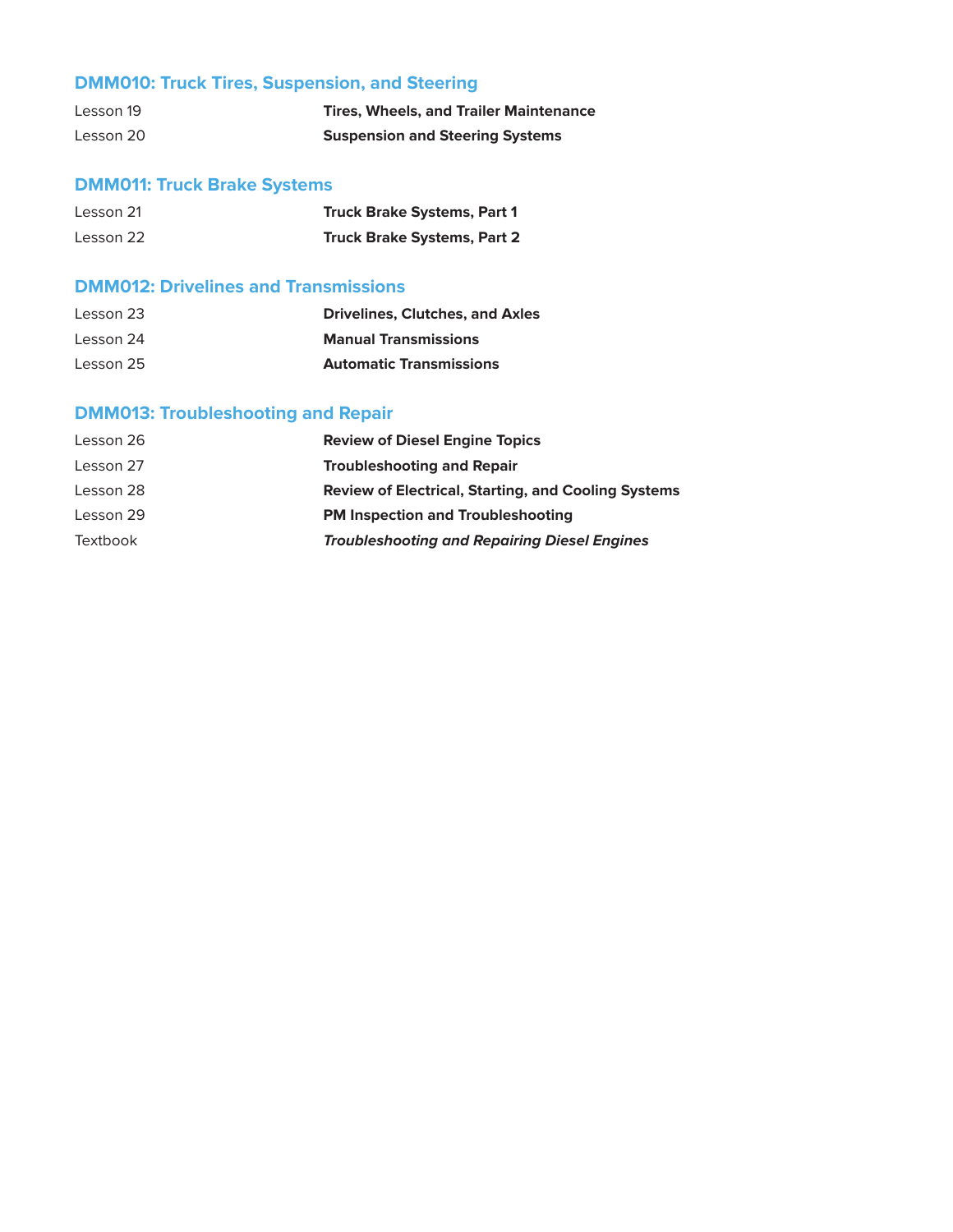# **COURSE DESCRIPTIONS AND OBJECTIVES**

### **SYP101: Starting Your Program**

In this course, you'll develop the necessary skills to ensure your success in the program. You'll learn how you can improve your study skills, so you're able to use a number of tools that will help you to be successful.

By the end of this course, you'll be able to:

O Identify skills needed to be a confident and independent online learner

### **DMM001: Orientation Diesel Mechanics/Heavy Truck Maintenance**

As you start reading this first lesson, you'll learn about the growing diesel-engine-powered vehicle repair field and the increasing need for professional technicians. You'll discover the many exciting career opportunities that are available to skilled technicians. Finally, you'll learn about the basic operation of engines and other vehicle systems.

By the end of this course, you'll be able to:

O Analyze the job roles, components, and mechanics associated with diesel truck maintenance

### **DMM002: Diesel Truck Operation, Safety, and Technology**

This course will introduce you to the operations of diesel engine, including how the diesel cycle differs from other types of engine cycles, and how (and why) the diesel engine has been a very popular choice for powering such a wide range of vehicles. The course includes several major diesel engine components and moves on to cover shop safety and tools.

You will learn about the different types of work environment where diesel technicians work, like the trucking industry, diesel-powered locomotive repair shops, heavy-equipment repair shops, nautical engine overhaul and maintenance facilities, and many other industries employ technicians who maintain and repair diesel engines.

You will also learn about the work performed by diesel technicians which vary and they involve the knowledge of various vehicle components, including several engine systems and accessories. When a problem with an engine accessory occurs, they'll often be required to locate and solve the issue.

By the end of this course, you'll be able to:

- O Analyze the principles, components, and classifications of the diesel engines
- O Identify the safety precautions, protective gears, and tools required by the diesel technicians

### **DMM003: Diesel Engine Fundamentals**

In this course, you'll take a closer look at diesel engine components. In the first lesson, you'll be familiarized with the various components of engine blocks, crankshafts, and piston assembly. In the second part of this course, you'll be introduced with the various functions of the cylinder head, camshaft, and valve train components. Finally, this course will help you to get an overview on how various components of a diesel engine works and functions.

By the end of this course, you'll be able to:

- O Identify the various components of engine blocks, crankshaft, and piston assembly
- O Categorize the various components of cylinder heads and camshaft as well as their servicing process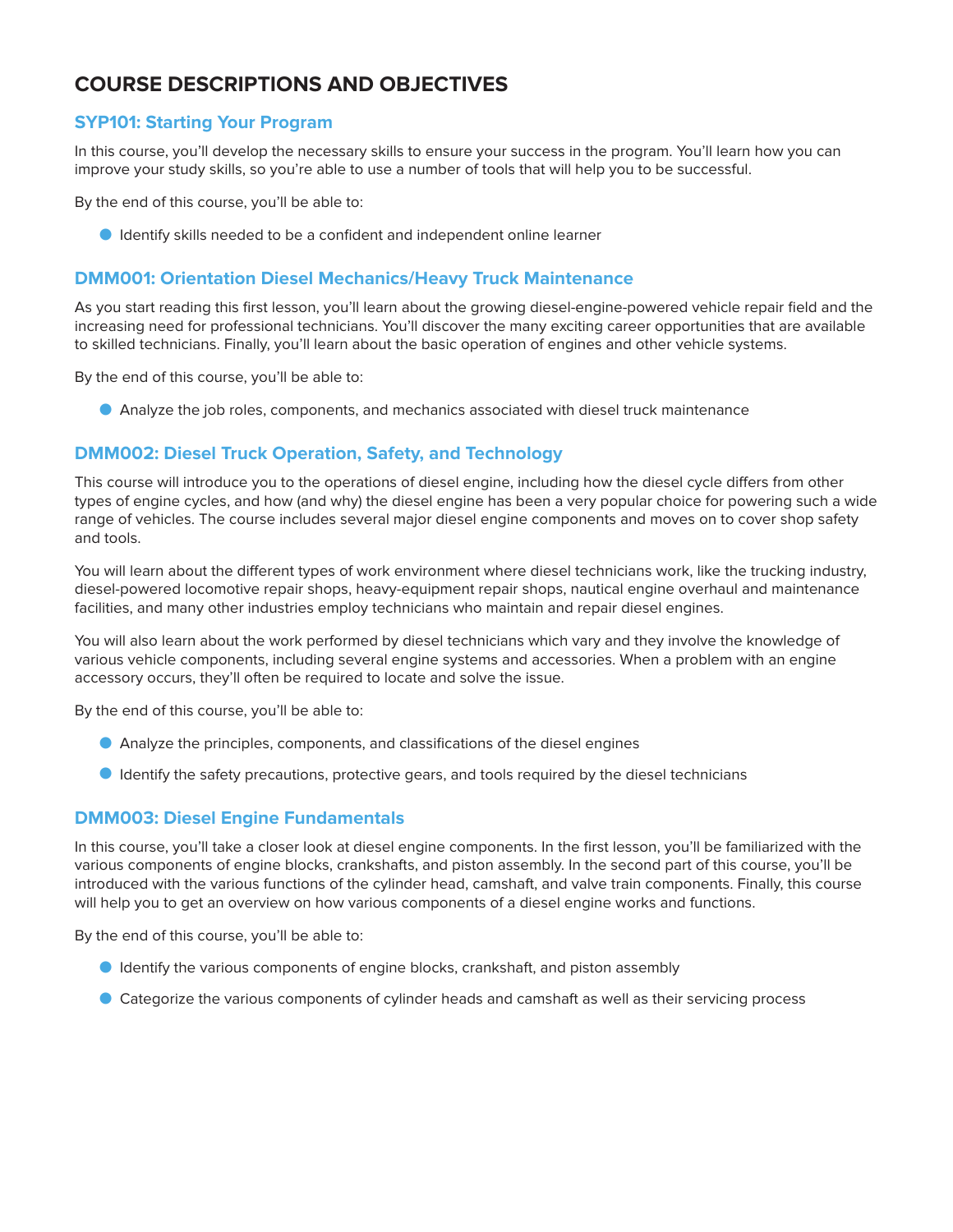### **DMM004: Truck Engine Lubrication, Cooling, and Exhaust Systems**

This course continues your study of diesel engine systems. You'll look at lubrication, cooling, air intake, and exhaust systems. You'll soon find that lubricating systems are easy to comprehend once you understand the system's components. You'll also be able to understand how to properly maintain oil filters as well as how to recognize low oil situations. Along with this, you'll also look at the functions of components related to engine breathing and troubleshoot components of the exhaust system.

By the end of this course, you'll be able to:

- O Identify the purpose of lubrication and cooling systems in trucks
- O Categorize the various parts and purposes of the truck engine air intake and exhaust systems

### **DMM005: Truck Fuel Systems**

In this course, you'll continue your study of diesel technology by looking at fuel and injection systems. You'll be learning about the different types, essential components, and methods of maintenance for the fuel and injection systems.

By the end of this course, you'll be able to:

- O Identify the major components of diesel engine fuel system
- O Categorize the various components of fuel injection system
- O Identify the major components of distributor injection pump and mechanical fuel injector systems

### **DMM006: Truck Electronics and Engine Controls**

This course covers the basics of electricity and then moves on to diesel engine electrical systems, including the charging and starting systems. You'll learn about electronic engine controls.

The information is divided into two lessons; the first lesson focuses on basic electrical theories, the charging systems, and the diesel engine's starting system. The second lesson describes each major component related to the computer control system of engines.

By the end of this course, you'll be able to:

- O Categorize the electrical principles, troubleshooting methods, and starter-system functions related to electrical system of trucks
- O Identify the main operational and functional components related to electronic engine controls of trucks

### **DMM007: Truck and Trailer Maintenance**

This course provides an introduction to the trucking industry and details key career and certification information. You'll also review safety practices and take another look at tools and measuring equipment.

By the end of this course, you'll be able to:

O Analyze the fundamentals of truck maintenance and the components of the trucking industry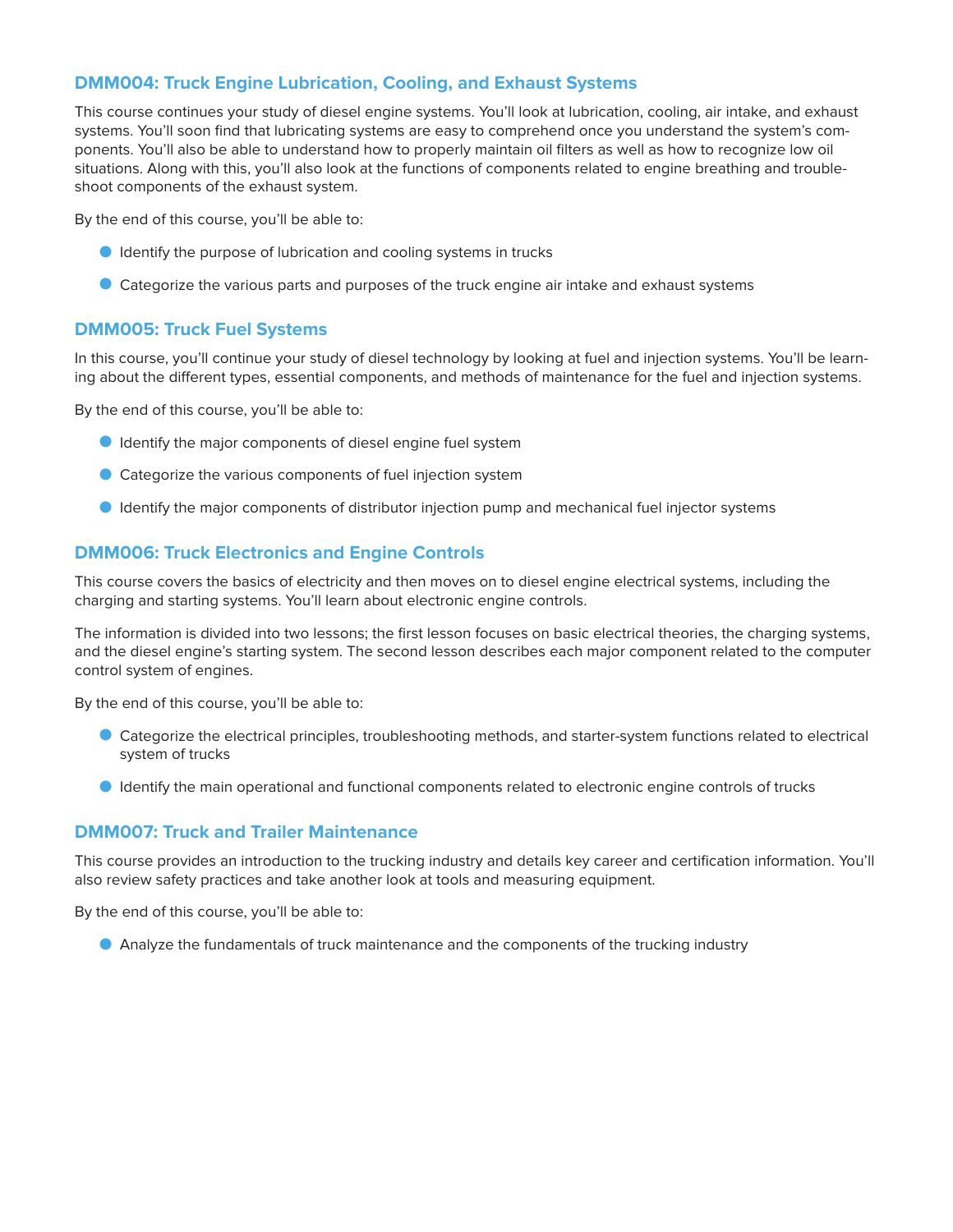### **DMM008: Truck Electrical Systems**

This course will introduce you to the electrical theories, types of batteries, system monitoring programs, and more such topics related to the truck's electrical system. This course takes another look at basic electrical topics before moving on to cover truck electrical systems, such as starting and charging systems, lighting, and wiring. You'll also study about the truck computer systems.

By the end of this course, you'll be able to:

- O Categorize the theories, components, and elements related to the truck electrical systems
- **O** Identify the utility of the lighting system and starting system of trucks
- O Analyze the purpose of vehicle computer system, its maintenance, and importance of system monitoring programs

#### **DMM009: Truck HVAC Systems**

This part of your program looks at truck heating, ventilation, and air-conditioning (HVAC) systems and auxiliary power units (APUs). In this course, you'll learn about important truck HVAC control systems, how they operate, and how to maintain them. You'll also spend some time reading about APUs and their purpose in conjunction with truck HVAC systems.

By the end of this course, you'll be able to:

O Analyze the components and maintenance of truck HVAC systems

#### **DMM010: Tires, Suspension, and Steering**

This part of your program deals with some of the systems and components that will most likely demand the bulk of your repair efforts. Tires and suspension systems, for example, wear out during much shorter intervals than parts such as engines. You'll also cover wheels, frames, and steering and trailer systems.

By the end of this course, you'll be able to:

- O Categorize the various types of tires, wheels, and the methods of maintaining them
- O Identify the purpose of suspension and steering systems

#### **DMM011: Truck Brake Systems**

This part of your program focuses on truck brake systems, an important topic for just about any heavy-duty truck technician. You'll study different types of brake systems, their components, and how they work.

By the end of this course, you'll be able to:

- O Categorize the different hydraulic and air brake systems and the methods of maintaining them
- O Identify the various parts and maintenance methods associated with air-brake and anti-lock brake systems

### **DMM012: Drivelines and Transmissions**

This part of your program covers the driveline system, clutches, and drive axles before moving on to truck manual and automatic transmissions. You'll learn about the major components, operation, and general procedures for servicing these systems.

By the end of this course, you'll be able to:

- O Identify the functions, components, and methods of maintenance for the driveshaft, clutch, and axles
- O Analyze the components, functional aspects, and maintenance of the truck's transmission
- O Identify the operational aspects and efficiency of the automatic transmission